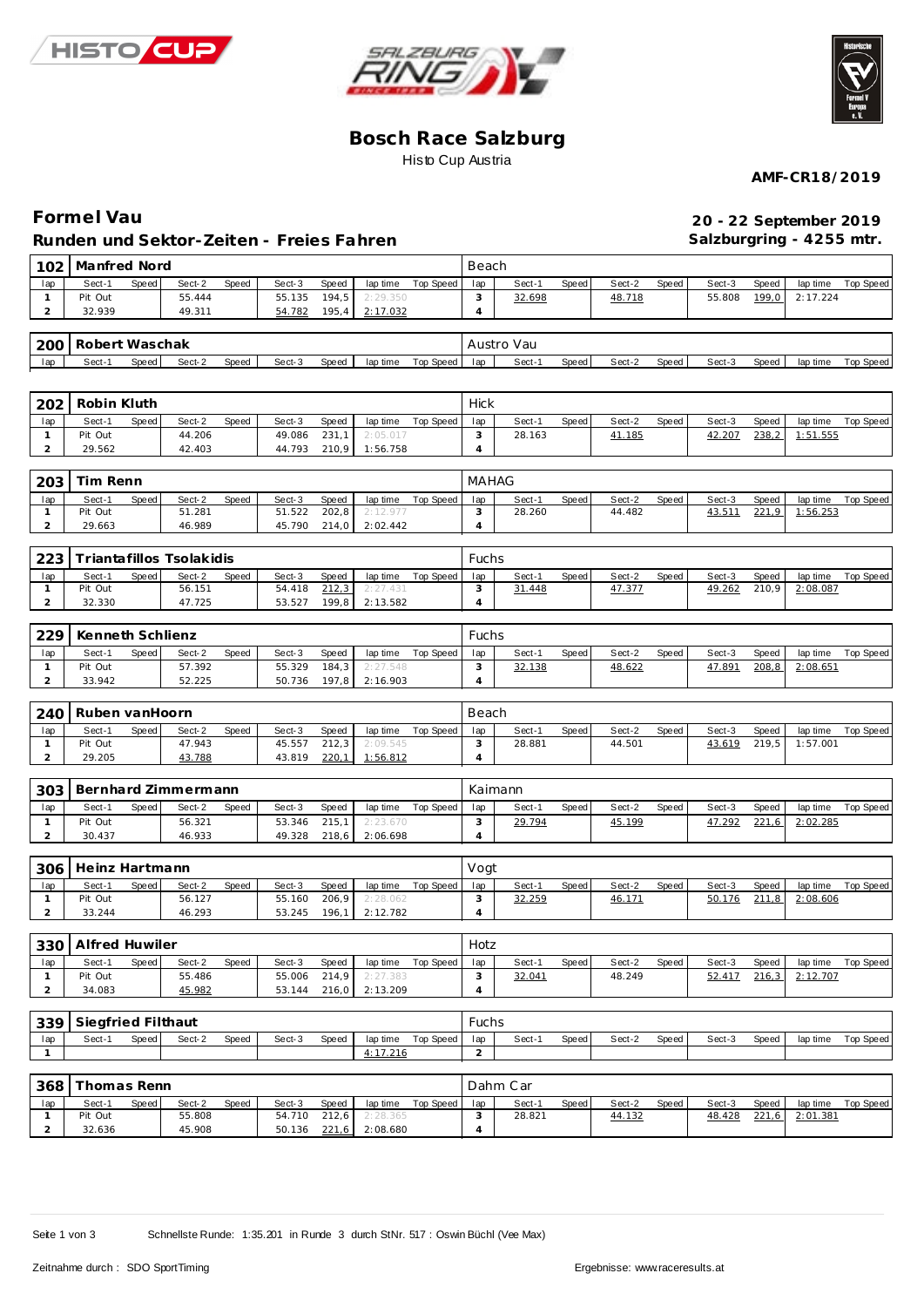





### **Bosch Race Salzburg** Histo Cup Austria

**AMF-CR18/2019**

### **Forme l Vau 20 - 22 September 2019 Runden und Sektor-Zeiten - Freies Fahren**

**Salzburgring - 4255 mtr.**

| 402            | Leonhard Sommer    |                 |                 | RSM Tasco          |                  |                |        |       |        |       |              |       |          |                    |
|----------------|--------------------|-----------------|-----------------|--------------------|------------------|----------------|--------|-------|--------|-------|--------------|-------|----------|--------------------|
| lap            | Sect-1<br>Speed    | Sect-2<br>Speed | Sect-3<br>Speed | lap time           | Top Speed        | lap            | Sect-1 | Speed | Sect-2 | Speed | Sect-3       | Speed | lap time | Top Speed          |
| $\mathbf{1}$   | Pit Out            | 42.290          | 47.941<br>237,2 | 1:59.642           |                  | 3              | 28.450 |       | 41.011 |       | 43.329       | 238,6 | 1:52.790 |                    |
| $\overline{a}$ | 28.498             | 41.327          | 45.293<br>236,8 | 1:55.118           |                  | $\overline{4}$ |        |       |        |       |              |       |          |                    |
| 403            | Tom Ernst          |                 | Lola            |                    |                  |                |        |       |        |       |              |       |          |                    |
| lap            | Sect-1<br>Speed    | Sect-2<br>Speed | Sect-3<br>Speed | lap time           | Top Speed        | lap            | Sect-1 | Speed | Sect-2 | Speed | Sect-3       | Speed | lap time | Top Speed          |
| $\mathbf{1}$   | Pit Out            | 55.613          | 55.286<br>214,6 | 2:24.673           |                  | 3              | 31.009 |       | 42.834 |       | 49.777       | 235,1 | 2:03.620 |                    |
| $\overline{a}$ | 33.540             | 47.280          | 51.380<br>186,4 | 2:12.200           |                  | 4              |        |       |        |       |              |       |          |                    |
| 410            | Joachim Ohlinger   |                 | RSM Tasco       |                    |                  |                |        |       |        |       |              |       |          |                    |
| lap            | Sect-1<br>Speed    | Sect-2<br>Speed | Sect-3<br>Speed | lap time           | Top Speed        | lap            | Sect-1 | Speed | Sect-2 | Speed | Sect-3       | Speed | lap time | Top Speed          |
| $\mathbf{1}$   | Pit Out            | 50.514          | 49.558<br>237,9 | 2:11.476           |                  | 3              | 27.643 |       | 41.204 |       | 46.893       | 247,7 | 1:55.740 |                    |
| 2              | 29.249             | 43.006          | 49.828<br>239,6 | 2:02.083           |                  | $\overline{4}$ |        |       |        |       |              |       |          |                    |
| 416            | Stephan Haas       |                 |                 |                    | Royale           |                |        |       |        |       |              |       |          |                    |
| lap            | Sect-1<br>Speed    | Sect-2<br>Speed | Sect-3<br>Speed | lap time           | <b>Top Speed</b> | lap            | Sect-1 | Speed | Sect-2 | Speed | Sect-3       | Speed | lap time | Top Speed          |
| $\mathbf{1}$   | Pit Out            | 55.557          | 54.193<br>189,3 | 2:28.532           |                  | 3              | 27.661 |       | 41.449 |       | 44.810       | 243,2 | 1:53.920 |                    |
| $\mathbf 2$    | 31.814             | 42.898          | 50.580<br>235,8 | 2:05.292           |                  | $\overline{4}$ |        |       |        |       |              |       |          |                    |
| 429            | Marco Wittkuhn     |                 |                 |                    |                  | Royale         |        |       |        |       |              |       |          |                    |
| lap            | Sect-1<br>Speed    | Sect-2<br>Speed | Sect-3<br>Speed | lap time           | Top Speed        | lap            | Sect-1 | Speed | Sect-2 | Speed | Sect-3       | Speed | lap time | Top Speed          |
| $\mathbf{1}$   | Pit Out            | 50.189          | 54.277<br>221,6 | 2:18.247           |                  | 3              | 27.982 |       | 42.960 |       | 48.311       | 243,2 | 1:59.253 |                    |
| $\overline{a}$ | 34.071             | 45.548          | 47.570<br>242,5 | 2:07.189           |                  | $\overline{4}$ |        |       |        |       |              |       |          |                    |
| 501            | Rüdiger Mager      |                 |                 |                    |                  | Lola           |        |       |        |       |              |       |          |                    |
| lap            | Sect-1<br>Speed    | Sect-2<br>Speed | Sect-3<br>Speed | lap time           | <b>Top Speed</b> | lap            | Sect-1 | Speed | Sect-2 | Speed | Sect-3       | Speed | lap time | Top Speed          |
| $\mathbf{1}$   | Pit Out            | 56.093          | 53.477<br>240,7 | 2:25.165           |                  | 3              | 26.997 |       | 38.415 |       | 44.298       | 270,5 | 1:49.710 |                    |
| $\overline{2}$ | 27.944             | 41.401          | 49.664<br>228,8 | 1:59.009           |                  | $\overline{4}$ |        |       |        |       |              |       |          |                    |
| 508            | Winfried Kornmeyer |                 |                 |                    |                  | March          |        |       |        |       |              |       |          |                    |
| lap            | Speed<br>Sect-1    | Sect-2<br>Speed | Speed<br>Sect-3 | lap time           | Top Speed        | lap            | Sect-1 | Speed | Sect-2 | Speed | Sect-3       | Speed | lap time | Top Speed          |
| $\mathbf{1}$   | Pit Out            | 49.335          | 53.401<br>233,1 | 2:16.082           |                  | 3              | 29.851 |       | 43.664 |       | 46.758       | 232,1 | 2:00.273 |                    |
| $\mathbf 2$    | 31.992             | 43.895          | 49.703<br>248,1 | 2:05.590           |                  | $\overline{4}$ |        |       |        |       |              |       |          |                    |
| 509            | Max Kohler         |                 |                 |                    |                  | RALT           |        |       |        |       |              |       |          |                    |
| lap            | Sect-1<br>Speed    | Sect-2<br>Speed | Sect-3<br>Speed | lap time           | Top Speed        | lap            | Sect-1 | Speed | Sect-2 | Speed | Sect-3       | Speed | lap time | Top Speed          |
| $\mathbf{1}$   | Pit Out            | 54.832          | 53.151<br>258,4 | 2:19.566           |                  | 3              | 29.040 |       | 37.337 |       | 45.097       | 276.5 | 1:51.474 |                    |
| $\overline{a}$ | 28.725             | 40.916          | 47.933<br>267,8 | 1:57.574           |                  | $\overline{4}$ |        |       |        |       |              |       |          |                    |
| 517            | Oswin Büchl        |                 |                 |                    |                  | Vee Max        |        |       |        |       |              |       |          |                    |
| lap            | Sect-1<br>Speed    | Sect-2<br>Speed | Sect-3<br>Speed | lap time           | Top Speed        | lap            | Sect-1 | Speed | Sect-2 | Speed | Sect-3       | Speed | lap time | Top Speed          |
| $\mathbf{1}$   | Pit Out            | 55.697          | 53.062<br>259,2 | 2:25.649           |                  | 3              | 23.401 |       | 35.017 |       | 36.783       | 278,8 | 1:35.201 |                    |
| $\overline{a}$ | 27.223             | 36.616          | 37.450<br>283,2 | 1:41.289           |                  | $\overline{4}$ |        |       |        |       |              |       |          |                    |
| 527            | Thomas Cramer      |                 |                 |                    |                  | Lola           |        |       |        |       |              |       |          |                    |
| lap            | Sect-1<br>Speed    | Sect-2<br>Speed | Sect-3<br>Speed | lap time           | Top Speed        | 1ap            | Sect-1 | Speed | Sect-2 | Speed | Sect-3       | Speed | lap time | Top Speed          |
| $\mathbf{1}$   | Pit Out            | 55.631          | 53.090<br>256,3 | 2:24.559           |                  | 3              | 28.089 |       | 37.865 |       | 45.487       | 269.1 | 1:51.441 |                    |
| $\overline{a}$ | 29.732             | 41.326          | 47.685<br>256,3 | 1:58.743           |                  | $\overline{4}$ |        |       |        |       |              |       |          |                    |
| 599            | Walter Müller      |                 | Ralt            |                    |                  |                |        |       |        |       |              |       |          |                    |
| lap            | Speed<br>Sect-1    | Sect-2<br>Speed | Sect-3<br>Speed | lap time Top Speed |                  | lap            | Sect-1 | Speed | Sect-2 | Speed | Sect-3       | Speed |          | lap time Top Speed |
| $\mathbf{1}$   | Pit Out            | 49.430          | 53.728<br>255,9 | 2:14.558           |                  | 3              | 28.883 |       | 45.665 |       | 47.189       | 260,5 | 2:01.737 |                    |
| $\overline{a}$ | 30.918             | 45.581          | 43.815<br>258,0 | 2:00.314           |                  | $\overline{4}$ |        |       |        |       |              |       |          |                    |
| 702            | Joe Welzel         |                 |                 |                    |                  | DRM            |        |       |        |       |              |       |          |                    |
| lap            | Sect-1<br>Speed    | Sect-2<br>Speed | Sect-3<br>Speed | lap time Top Speed |                  | lap            | Sect-1 | Speed | Sect-2 | Speed | Sect-3       | Speed |          | lap time Top Speed |
| $\mathbf{1}$   | Pit Out            | 45.466          | 50.002<br>246,6 | 2:09.173           |                  | 3              | 27.944 |       | 37.923 |       | 41.062 254,7 |       | 1:46.929 |                    |
| $\overline{2}$ | 29.230             | 38.841          | 40.683<br>255,9 | 1:48.754           |                  | $\overline{4}$ |        |       |        |       |              |       |          |                    |

Seite 2 von 3 Schnellste Runde: 1:35.201 in Runde 3 durch StNr. 517 : Oswin Büchl (Vee Max)